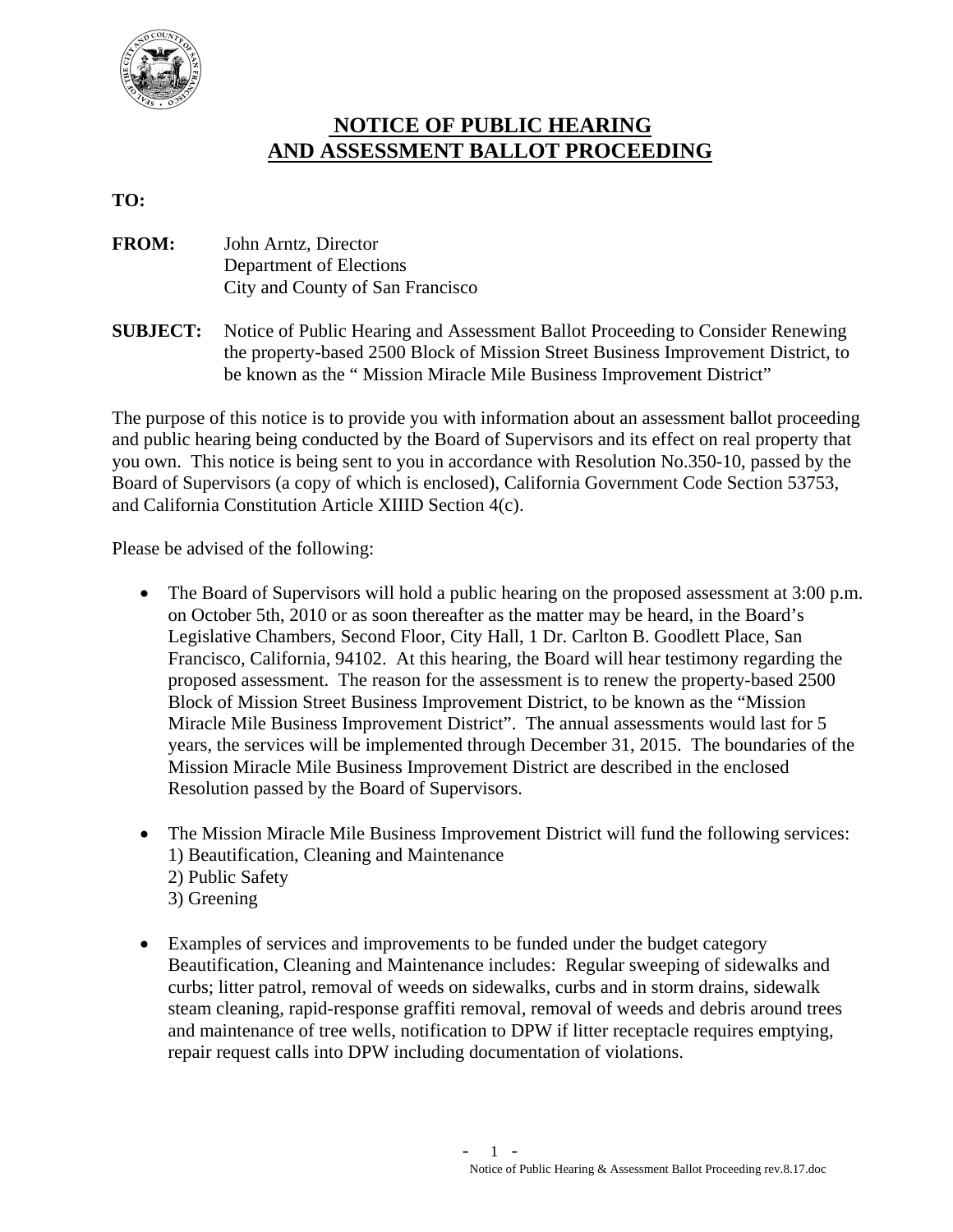

- Examples of services and improvements to be funded under the budget category Public Safety includes: Community Ambassadors to provide additional eyes and ears, safety presence, reporting illegal activities, and deterring crime while providing assistance to visitors. Maintenance of relationships with merchants and property owners, maintenance of excellent communications with SFPD, DPW, and other relevant City agencies. Maintenance and back up of seven surveillance cameras
- Examples of services to be funded under the budget category Greening includes: Maintenance of twenty hanging floral baskets with new flowers every six months.
- The proposed fiscal year 2010-2011 assessment for your parcel is «Voter\_Proportional». The duration of the assessment district is  $5\frac{1}{2}$  years, the authority to levy assessments on your property would be five (5) years, the services will be implemented January 1, 2011 through December 31, 2015. The first assessment would be collected on your property tax bill for fiscal year 2010-2011, and the final assessment would be collected on your property tax bill for fiscal year 2014-2015. The amount of the annual assessment for years 2 through 5 would be subject to annual adjustment by an amount not to exceed the change in the Consumer Price Index for All Urban Consumers in the San Francisco-Oakland-San Jose Consolidated Metropolitan Statistical Area, or a maximum of 3%, whichever is less. The amount of your assessment could also be reduced in a subsequent fiscal year if the amount collected during the prior fiscal year exceeded the costs incurred of providing authorized services in the district. In such a case, your assessment for the subsequent year would be reduced by the share of the excess funds collected that is allocable to your property.
- The total amount chargeable to the entire assessment district would be \$85,002 in the first year. The total amount assessed to the entire assessment district over the life of the district (*assuming the maximum annual CPI adjustment of 3% in years 2 through 5*) would be \$451,288. The maximum amount assessed to the entire assessment district for each of the five fiscal years is set forth in the following table.

TOTAL MAXIMUM AMOUNT OF ASSESSMENTS ON ALL PARCELS INCLUDED IN THE PROPOSED DISTRICT FOR EACH FISCAL YEAR, ASSUMING MAXIMUM ANNUAL CPI INCREASE OF 3% *Fiscal Year Maximum Total Annual Assessment, Adjusted with Maximum Annual CPI Increase of 3%*

| 2010-2011            | \$85,002  |
|----------------------|-----------|
| 2011-2012            | \$87,552  |
| 2012-2013            | \$90,179  |
| 2013-2014            | \$92,884  |
| 2014-2015            | \$95,671  |
| <b>Total Maximum</b> | \$451,288 |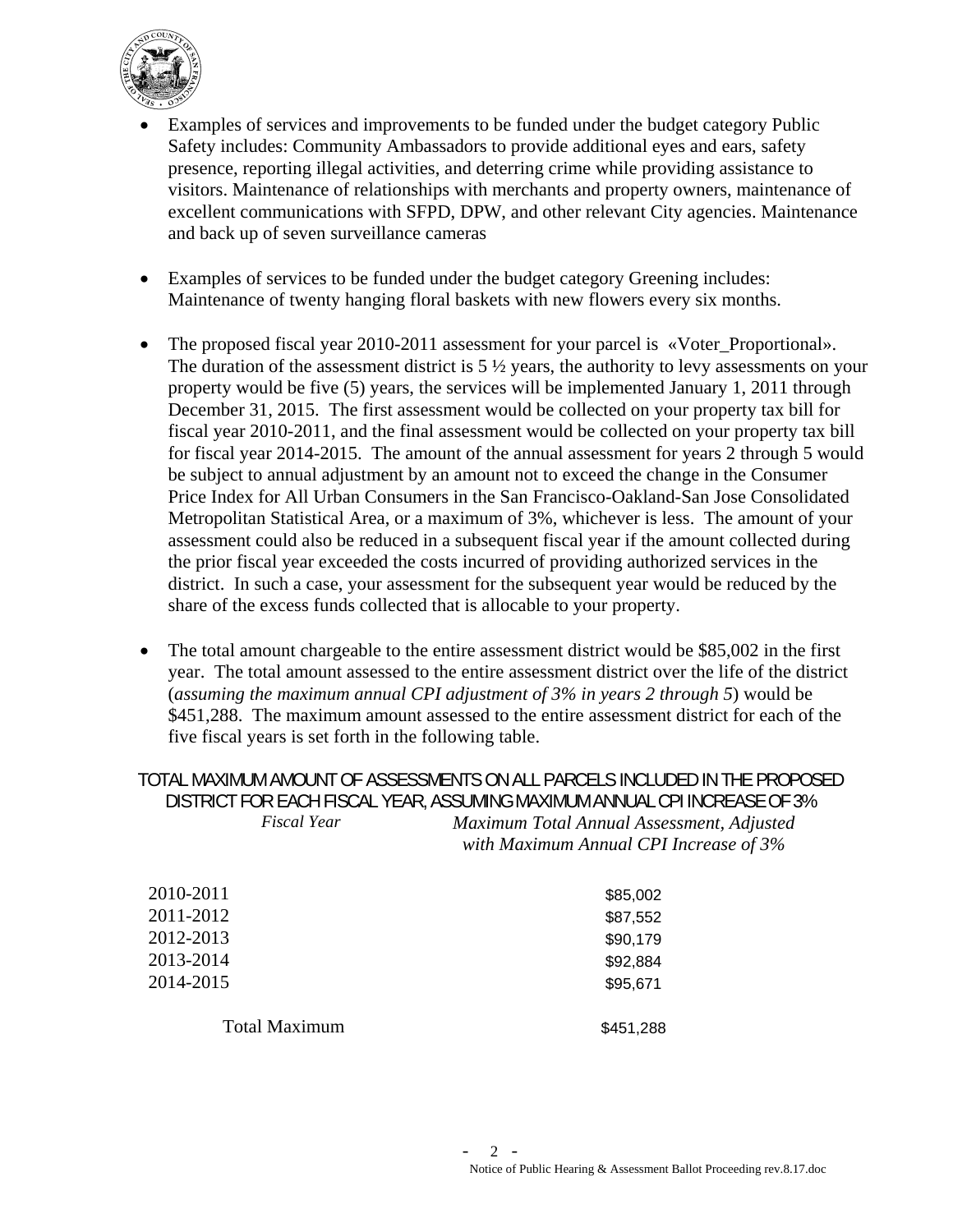

 The first year annual assessment rate for each parcel is calculated at \$57.70 per linear foot of the property sidewalk frontage for all properties.

| <b>Assessment Category</b> | Fiscal Year 2010/2011 Assessment |
|----------------------------|----------------------------------|
| <b>Description</b>         | Rate                             |
| Linear Street Frontage     | \$57.70                          |

• In accordance with Section 67.7-1 of the San Francisco Administrative Code, persons who are unable to attend the hearing on this matter may submit written comments to the City prior to the time the hearing begins. These comments will be made a part of the official public record in this matter, and shall be brought to the attention of the Board of Supervisors. Written comments should be addressed to Angela Calvillo, Clerk of the Board, San Francisco Board of Supervisors, Room 244, City Hall, 1 Dr. Carlton B. Goodlett Place, San Francisco, California, 94102.

## **ASSESSMENT BALLOT PROCEDURES**

Enclosed with this notice, you will find an assessment ballot. Please follow the directions on the assessment ballot to express your view on the proposed assessment. The following is a summary of the procedures governing the return and tabulation of ballots. More detailed information concerning the ballot procedures is set forth in the enclosed "Procedures for the Completion, Return and Tabulation of Ballots," which is also available on the City's website at **www.sfelections.org**.

- 1. You may mail or deliver your ballot to the Director of Elections at the Post Office Box location shown on the ballot, or submit the ballot in person at the Department of Elections, located at City Hall Room 48.
- 2. Ballots may be sent or delivered to the Director of Elections at any time, but MUST be received by the Director of Elections not later than the conclusion of the public input portion of the public hearing on October 5<sup>th</sup>, 2010 in the Board's Legislative Chambers, Second Floor, City Hall, 1 Dr. Carlton B. Goodlett Place, San Francisco, California, 94102, scheduled to commence at 3 p.m. or as soon thereafter as the matter may be heard. Depending on the nature and extent of public testimony, the public input portion of the hearing may not be concluded on that date, but may instead be continued to a later date. At any time prior to the conclusion of the public input portion of the hearing, you may withdraw your ballot and submit a new or changed ballot in place of the ballot previously submitted. If the public input portion of the hearing is continued to a later date, the deadline for submission of ballots will likewise be extended until the close of public input on that date.
- 3. The Director of Elections will pick up mailed ballots at 12 o'clock noon from the designated Department of Elections Post Office box on the date scheduled for the public hearing. To ensure that mailed ballots are received by the Director of Elections prior to the conclusion of the public input portion of the hearing, mailed ballots must be received by the Director of